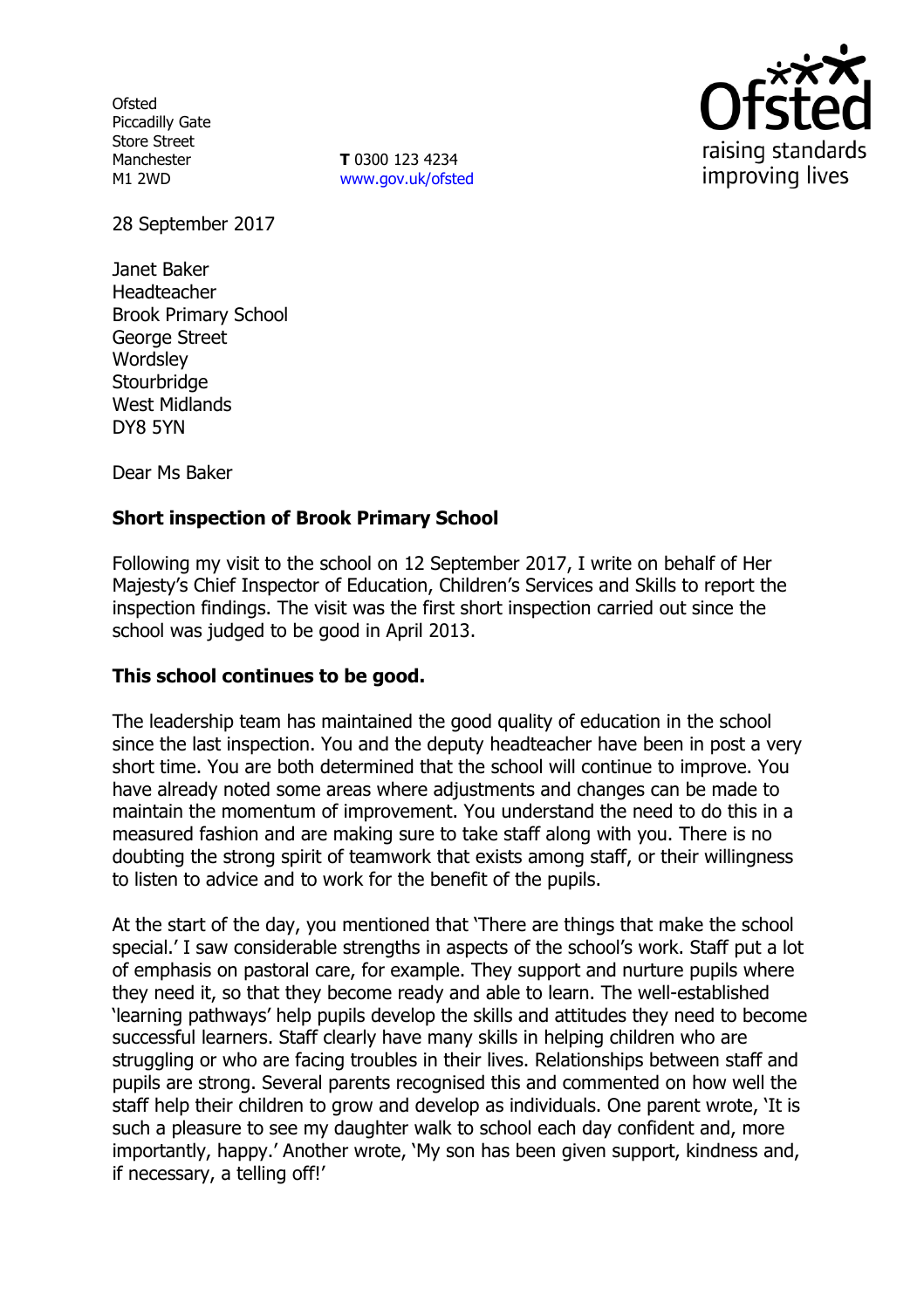

The school environment is well organised, bright and inviting, indoors and out. This sends clear messages to pupils that they are important and are valued. Displays around the school reflect a broad and stimulating curriculum. The school offers a wide range of clubs and activities, including learning to play a musical instrument, that broaden children's horizons and enrich their experiences.

Pupils have many chances to contribute to school life and to learn how to be a good citizen. The school council, for example, plays a prominent role in school. At their meeting during this inspection, the new school council members listened carefully to one another. They contributed their own ideas in a thoughtful and respectful way.

The atmosphere in school is calm and orderly. All the pupils that I met and observed around the school and in class were well behaved and polite. They were keen to talk about their work and their learning.

The previous leaders completed an accurate self-evaluation of the school's effectiveness. It points out what the school does well and where further work is needed. These areas for development are included in the plan for improvement. The plan is not as sharp a tool as it could be, which limits its potential. There is some confusion between what will be done and what the intended outcomes are. In addition, there are no measurable targets to help judge success. This makes it harder for leaders and governors to check just how well things are progressing over time and to evaluate how effective actions have been.

You have noted during your early monitoring activities that the school's approach to the teaching of phonics and early reading is not as precise and rigorous as it should be. Not all staff have a deep understanding of how to teach phonics. Observations during this inspection confirm your findings. You have already started to act. You intend to revise the school's approach and supplement this with training for staff, so that pupils make faster progress and quickly learn the skills they need to become effective readers.

The school's leaders focused carefully on the areas for improvement highlighted at the last inspection and behaviour monitoring visit. The areas have been successfully addressed. Good attention is given to developing pupils' speaking skills. For example, teachers make sure that pupils have plenty of chances to discuss their work with one another and to explain their thinking to the whole class. The recorded voices of the head boy and head girl confidently ring out over the loudspeakers throughout the day, telling everyone when it is time for lunch or break. The level of challenge in lessons, particularly for the most able pupils, has also been a focus. This was one of the lines of enquiry for this inspection. The findings are reported below.

## **Safeguarding is effective.**

Leaders and governors have established a strong culture of safeguarding at Brook. They have made sure that all safeguarding arrangements are fit for purpose and records are detailed and of high quality. The staff know the local area and its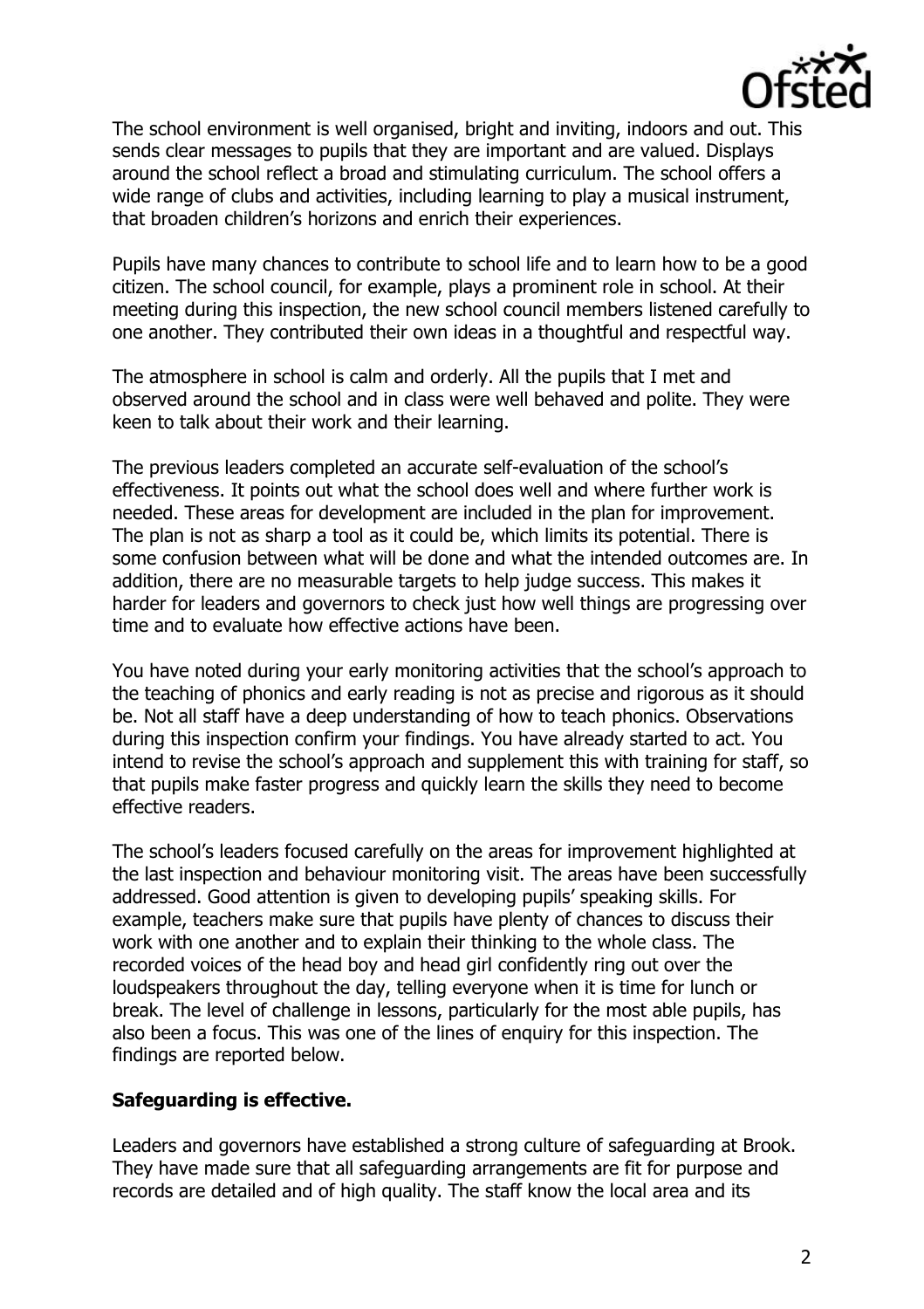

challenges well, and understand the difficulties that children and families can face. Staff make sure that vulnerable pupils are quickly identified and action is taken to support them, including where 'early help' from other agencies is appropriate. In school, the 'Bears' nurture group gives good support to pupils who are potentially vulnerable. Several staff are trained in the use of physical intervention and are skilled in managing challenging behaviour.

Staff receive regular training and leaders carry out checks to make sure they understand how to meet their responsibilities. As a result, staff know that they need to be vigilant and what to look out for. Where needed, referrals to the local authority are made in a timely way. Leaders are tenacious in making sure that referrals are followed up and that action taken is appropriate.

Pupils are taught how to recognise risks, including online, and how to keep themselves safe. In the first week of this term, pupils have worked on a topic from the NSPCC which teaches children that their body belongs to them and to tell a trusted adult if they are worried. Parents, staff and pupils themselves agree that Brook keeps pupils safe.

# **Inspection findings**

- Outcomes for children at the end of the Reception Year in 2017 showed a marked improvement on previous years. The proportion of children who attained a good level of development grew considerably and is above last year's national figure. Differences in attainment between boys and girls were greatly reduced. The differences in attainment between children who are eligible for free school meals and other children also reduced. Children made strong progress from their starting points on entry.
- These improvements have come about for several reasons. Staff in the early years focus more closely on children's next steps. An additional teacher has been appointed to work with the pre-school children. The early years leader works across both the pre-school and Reception classes. Specific interventions have been used to boost children's progress. All these initiatives have had a positive impact. Interventions take account of areas of learning where children have not achieved so well in the past. They include activities designed to improve children's coordination, for example. A sizeable proportion of children start in preschool with poorly developed communication skills. Staff work closely and effectively with speech and language therapists to boost children's progress in this aspect of their development.
- In 2016, the school's results at the end of key stage 2 did not match those of previous years. Results recovered somewhat in 2017. This inspection focused on making sure that improvements are likely to be maintained in years to come and that pupils are making at least good progress over time. A detailed scrutiny of pupils' books showed that, over the course of last year, pupils built well on their prior learning. In English, for example, there were clear and substantial improvements in pupils' use of punctuation and their grammatical knowledge. In addition, pupils' ability to write with imagination and an understanding of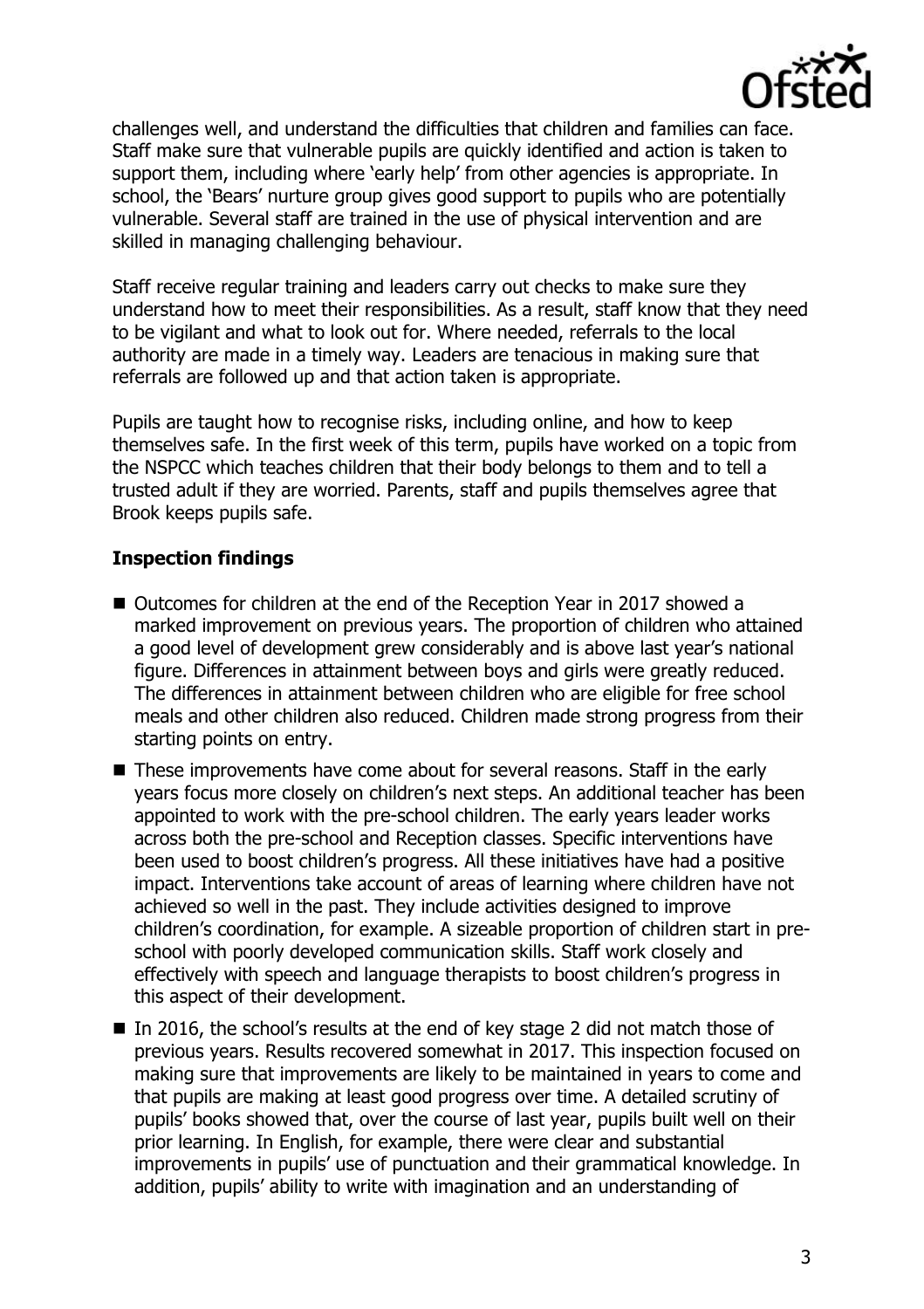

audience developed well.

- Work in pupils' topic books showed that they used these skills well in other subjects, such as history and geography. The books contain detailed assessments of the development of skills and knowledge across a range of subjects and show that pupils make good progress.
- The school's assessments have been carefully checked with other schools and external partners. They show that pupils make good progress across the school in reading, writing and mathematics. If pupils' progress begins to lag behind that of others, effective steps are taken to help them catch up. This includes the use of short-term and carefully targeted interventions.
- The school's assessments show that the proportions of pupils working within the standard expected for their age and working at greater depth are growing across the school. The results of standardised reading tests also show positive progress over time. Pupils are moving on well from their starting points at the end of Year 2.
- One of the school's continuing priorities has been to make sure that those pupils who have the potential to achieve highly make good progress and do as well as they can. Teachers understand fully the need to make sure that all pupils, not only those who are high prior attainers, are suitably challenged in lessons. Over the past year, teachers have presented work for pupils at different levels of challenge and difficulty. Pupils can choose which level of challenge to work at. Teachers make sure, however, that pupils make the right choice and that they do not spend time on work that is too easy. Typically, pupils choose to stretch themselves. Teachers do not set a ceiling on what pupils can learn or achieve in lessons.
- This arrangement worked successfully in lessons observed during this inspection. In mathematics, pupils readily grappled with challenging problems that made them think. When asked, they explained their thinking and gave the reasons for their answers. They worked well with others, discussing their hypotheses and coming to agreements about the accuracy of their answers.
- The school's assessments show that, across the school, a substantial proportion of pupils are working at greater depth in reading, writing and mathematics.
- Staff in Year 6 know exactly which pupils attained highly at the end of key stage 1. They are making every effort to make sure they do the same at the end of key stage 2 next year.

# **Next steps for the school**

Leaders and those responsible for governance should ensure that:

- $\blacksquare$  staff receive training to make sure their understanding of how to teach phonics and early reading is strong; they should make sure that the school's approach to teaching phonics and early reading is reviewed and amended where necessary
- $\blacksquare$  the school's plan for improvement is adjusted so that it is clear what action is to be taken and what the intended results are; the plan should include some readily